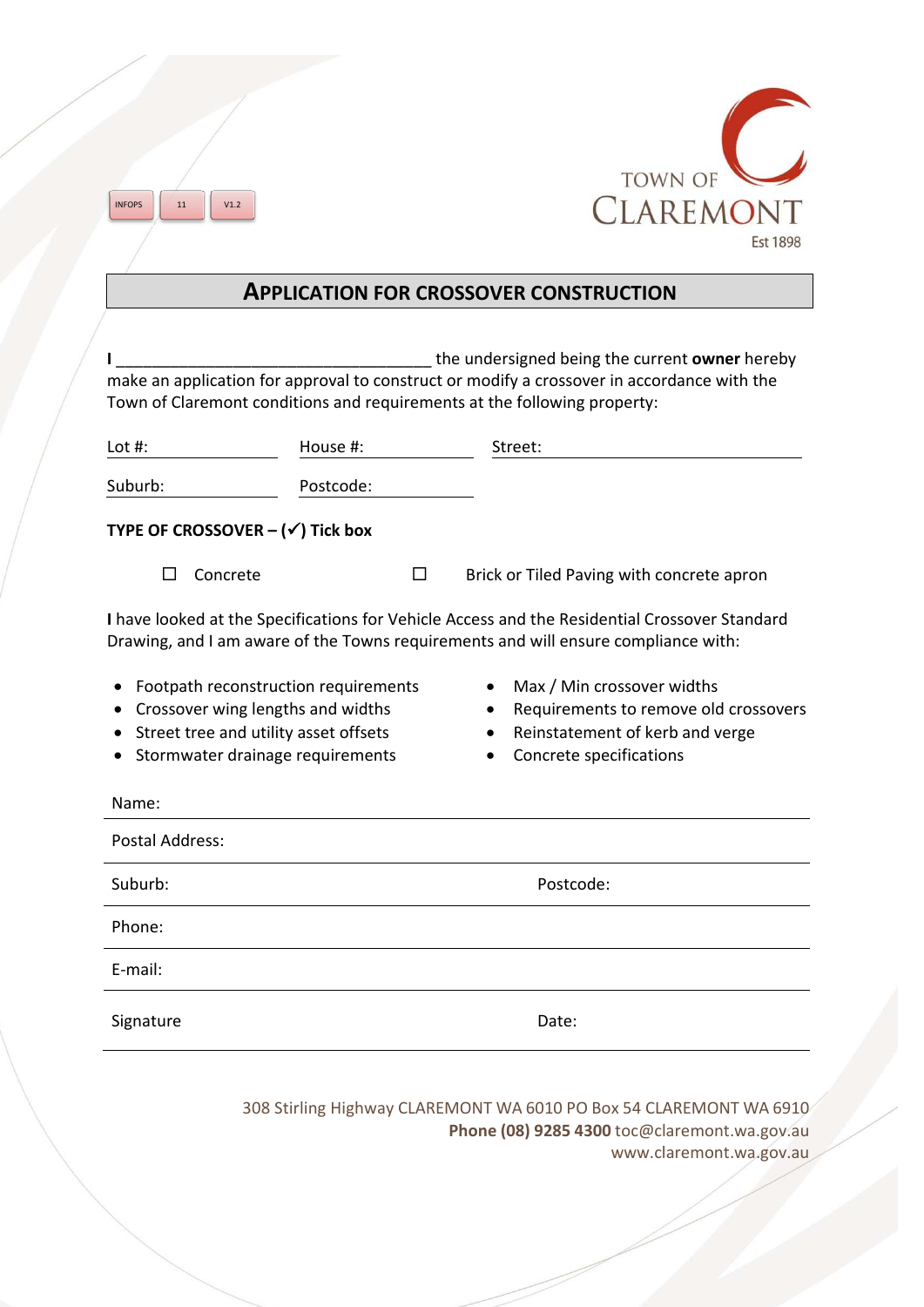# **LOCATION PLAN**

Please draw a diagram of the proposed crossover which includes all dimensions, footpath details, construction materials and location of street trees.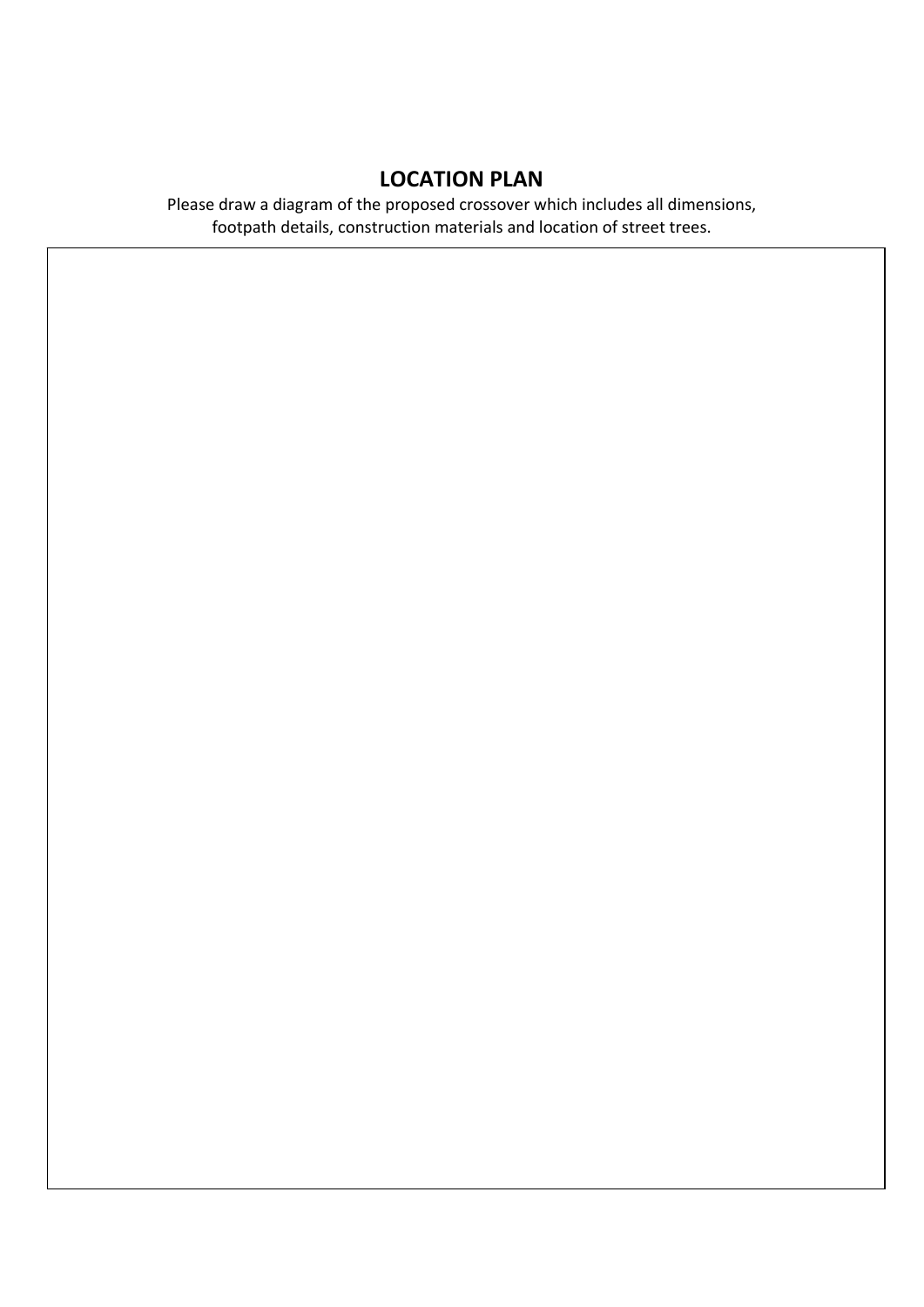## SPECIFICATIONS FOR VEHICLE ACCESS

The Town has the following standard requirements:

- 1. Crossovers within the Town must provide access to and from the road to a private lot and must be designed to ensure that vehicles can access the property unimpeded
- 2. Crossovers are to be designed and constructed as per Australian Standard AS/NZS 2890 and the Town's Residential Crossover Standard detailed drawing—ST‐0019. Should this be impracticable due to the internal levels of the lot, approval can be sought for an alternate crossover design with assessments made by the Town's engineers on a case‐by‐case basis
- 3. The Town of Claremont will not design or construct new crossovers. It is the owner's responsibility to arrange the design and construction, and to ensure compliance with Council standards and specifications. The Town can provide details of preferred contractors upon request
- 4. Town approval is required prior to construction of new, or modification of existing crossovers, and is to be administered to by the Town's Infrastructure Clearance Form. This is required in addition to Planning or Building approval
- 5. Crossovers are to be concrete or paved with a concrete apron provided at the road edge
- 6. Crossovers are not to be the same colour as the Town's footpath, Claremont Cream. Earthy tone colours are preferred
- 7. The maximum width of a new crossover is 30% of the lot frontage up to a maximum width of 6 metres. In exceptional circumstances, the Chief Executive Officer may approve widths greater than 30% of the lot frontage up to 6m in width.
- 8. Sight lines are to be provided for vehicles exiting the property when adjacent to a footpath. This may require modifications to boundary fences such as the installation of a truncation or visually permeable fencing
- 9. The crossover shall be constructed so that the centreline of the crossover is at right angles to the centreline of the road, and the crossover is symmetrical about that line
- 10. Where practicable finished levels will match the existing or planned footpath and verge levels, and will be graded to prevent stormwater flowing from the road or footpath into the property. If this is not practicable due to the internal lot levels, approval can be requested for stormwater drainage to be captured and retained within the property to prevent the flooding of the property from the road, footpath, or verge
- 11. Stormwater runoff from within private property is to be contained onsite with internal levels designed to prevent stormwater flowing from the property into the road reserve. If this is not practicable due to the internal lot levels, stormwater drainage will be required within the property to prevent stormwater flowing from the property into the road reserve
- 12. Any footpath requiring reconstruction will be reinstated in 1.5‐1.8 metre wide Claremont Cream concrete, graded away from the property, and constructed to the Town's footpath specifications, unless directed otherwise. The footpath will continue through the crossover on the existing alignment giving priority to pedestrians and providing delineation for parked vehicles. Where matching into a narrower footpath a transition length of 1m per 0.5m narrowing is required
- 13. Where the Town constructs, replaces, or upgrades any footpaths, the new footpath will be taken through any existing crossover even should this not have been the case prior to works. This is to provide priority to pedestrians and to provide delineation for parked vehicles. The existing crossover will be cut and expansion joints installed between the crossover and the new path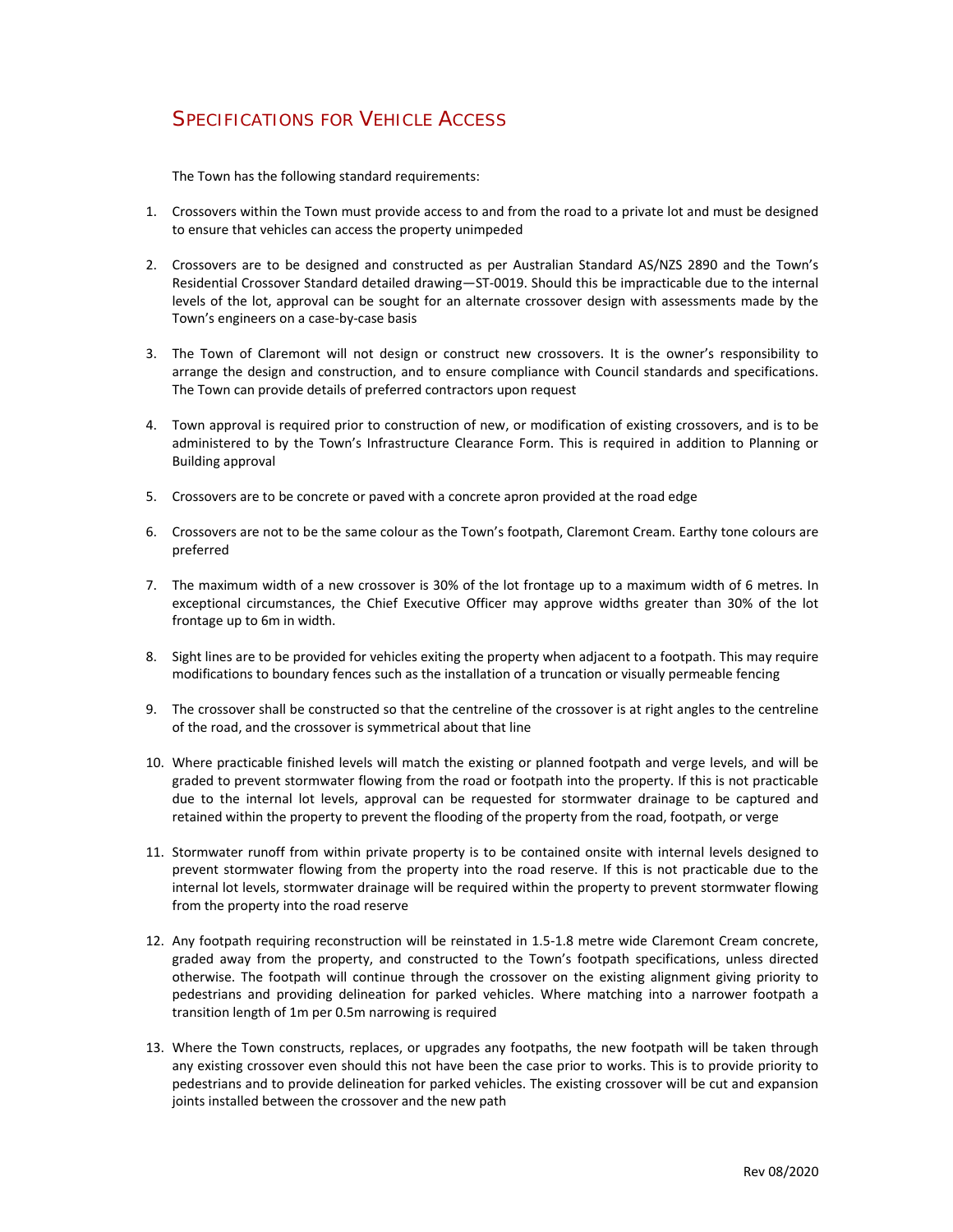- 14. Town approval is required prior to modifications being made to any existing verge infrastructure
- 15. Town approval is required prior to any verge modifications
- 16. Town approval is required prior to any street tree pruning or removal
- 17. Crossovers for commercial or industrial premises are to be designed and constructed in a manner to suit the proposed use of the site, with the design to be approved by the Town's engineers on a case‐by‐case basis, prior to construction
- 18. Repairs to existing asphalt crossovers constructed before January 2016 will be undertaken by the Town. Maintenance of all other crossovers within the Town is the responsibility of the owner of the property which is being serviced by the crossover
- 19. New crossovers are to be a minimum of 6 metres from the TP of an adjacent intersection. If this is not practicable due to the configuration of the lot or the location of any existing verge trees or assets, approval can be sought for a crossover to be located closer to an intersection with assessments made by the Town's engineers on a case‐by‐case basis
- 20. Permanent vehicular accesses to properties must have a crossover constructed between the road and the lot
- 21. Temporary vehicular accesses to properties can be provided across verge and kerb only where permission has been sought and provided by the Town's engineers. Conditions and a bond may be requested to ensure protection and/or reinstatement of the Town's assets. Any damage caused will be deducted from the bond money paid, and if the damage exceeds the amount of the bond the applicant will be liable for the balance
- 22. No person shall drive a vehicle or item of heavy plant across a footpath, even at a specifically designed crossing point if the vehicle or plant is so heavy or of such a nature that it is likely to cause damage to the kerbing or footpath unless with the prior permission of the Town's engineers, and after providing any protection which has been requested by the Town. Any damage caused will be deducted from the bond money paid, and if the damage exceeds the amount of the bond the applicant will be liable for the balance
- 23. The applicant indemnifies the Town against all actions, claims, damages, costs and expenses whatsoever in respect of damage to property and the death of or injury to any person, including the owner, applicant or its employees or contractors, arising out of the construction of the crossover subject of this application
- 24. Where a crossover is constructed without prior approval being sought of the Town, the owner is required to submit for retrospective approval. If the crossover meets the Town's standards and specifications retrospective approval will be granted, however no subsidy will be provided by the Town for the cost of the crossover. If the crossover does not meet the Town's standards and specifications modifications may be required including its total removal and replacement, at the owners cost